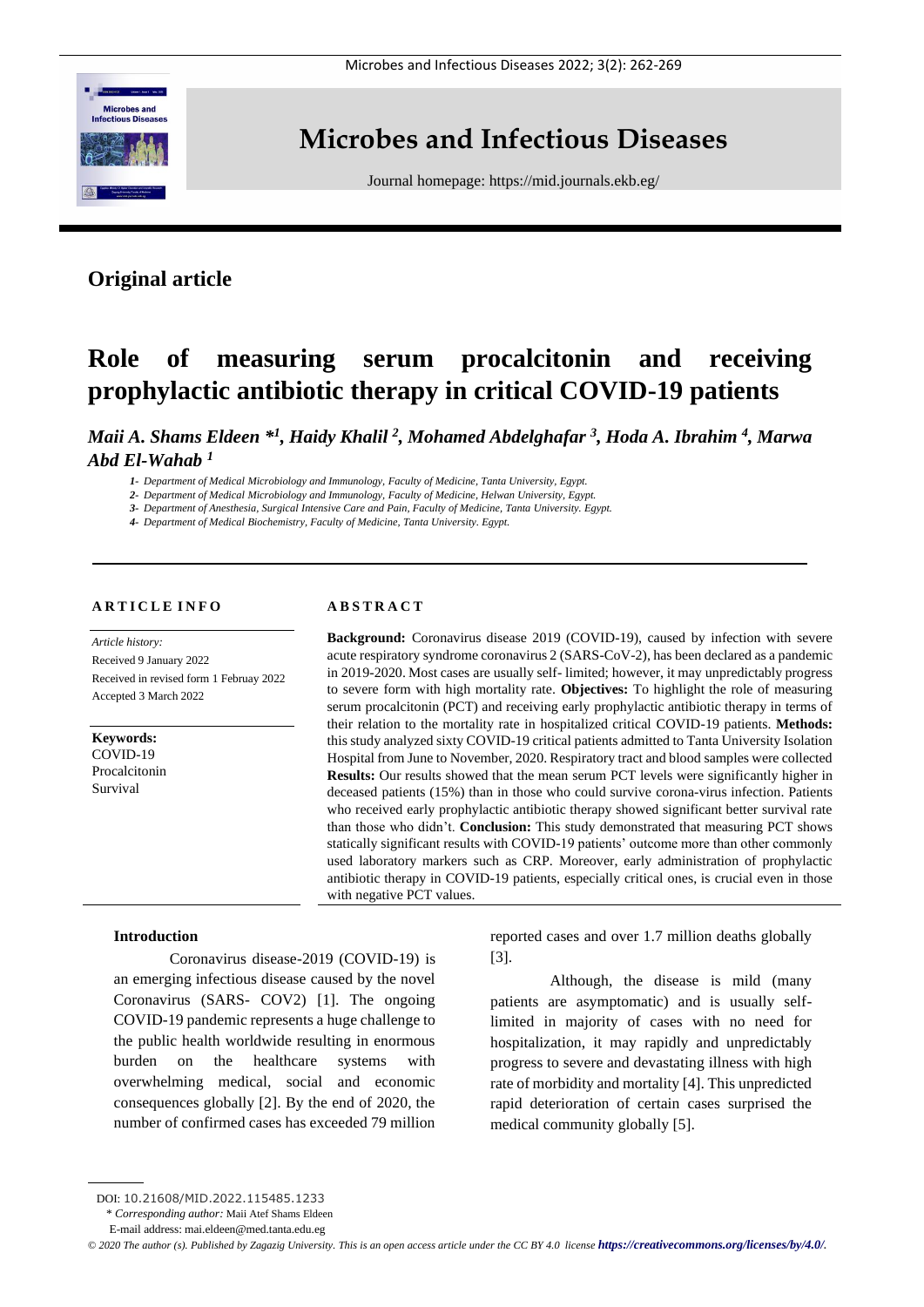One of the prominent aspects of COVID-19 is its systemic nature after primarily affecting the respiratory system especially in elderly and patients with underlying comorbidities who require hospitalization [6-8]. Among hospitalized patients, some develop severe viral pneumonia and multiorgan system failure with bad prognosis requiring ventilation and intensive care unit (ICU) admission [8]. Despite ICU care, high percentage of patients shows un-explained worsening of their condition that ends up with respiratory failure and rapid progression to death. [9-11].

The clinical researchers have thoroughly explored reliable biochemical indicators for COVID-19 severe conditions for the already overburdened medical infra-structure to achieve high risks and optimal allocation of resources [12]. Procalcitonin (PCT), C-reactive protein (CRP), ferritin (Fer), D-dimer, interleukin-6 (IL-6) and lactate dehydrogenase (LDH) have been linked to an increased risk of developing severe COVID-19 [13- 15].

Procalcitonin is a glycoprotein calcitonin pro-hormone that is released by para-follicular thyroid cells. In physiological state, serum PCT level is significantly lower than 0.05 ng/ml. Moreover, in term of risk stratification timeframes PCT levels are considerably elevated after a microbial infection because it is released by all parenchymal tissue under the effect of endotoxins and pro-inflammatory cytokines. The cytokines released in COVID-19, notably interferon gamma (INF  $\gamma$ ), have a negative impact on PCT levels [16]. Furthermore, in terms of risk stratification timescales, PCT has a rapid course, with inclining levels measured 2–6 hours after the stimulus, supporting its use as a prognostic tool [17].

The purpose of this study is to highlight the role of measuring serum PCT and receiving early prophylactic antibiotic therapy in terms of their relation to the mortality rate in hospitalized critical COVID-19 patients.

#### **Methods**

**Study design and patient selection:** This is a crosssectional study that was carried on COVID-19 patients admitted to the ICU of Tanta University Isolation Hospital, Egypt between June and November 2020.

**Inclusion criteria:** Sixty critically ill patients were diagnosed to have COVID-19 based on real-time quantitative polymerase chain reaction (RT-PCR) tests applied on respiratory secretions obtained via naso-pharyngeal swabs. Patients over 18 years old with PCR confirmed COVID-19 were included in the study. Viral-bacterial coinfection was defined when PCR confirmed SARS-CoV2 patient had a positive culture for a bacterial pathogen obtained from lower respiratory tract collections (sputum, endotracheal aspirate, broncho-alveolar lavage fluid) within 48 hours of ICU admission. Isolation of bacterial pathogen at any other site than respiratory tract was not considered. Thus, sixty patients were included as illustrated in the study flow chart **(Figure 1)**. Informed consents were obtained from all participants in the study.

**Data collection:** Patient information, including demographic characteristics, history of comorbidity, symptoms, laboratory findings e.g. CRP, CT images and treatment were extracted from the original medical records.

**Samples collection and assay:** Clinical specimens for COVID-19 diagnostic testing were obtained according to the Centers for Disease Control and Prevention (CDC) guidelines [18, 19]. Management and laboratory investigation of cases were immediately initiated on admission.

**Blood samples**: For PCT measurement, blood samples were collected within 24 hours after ICU admission in all patients. The serum was separated, stored at -20°C, and used subsequently for assaying serum PCT. The serum PCT was measured by (RayBio Human Procalcitonin ELISA Kit, USA) according to manual instructions. The detection limit of the kit was less than 30 pg/ml. The results were drawn and interpreted as standard curves.

**Sputum samples:** Patient sit at 45°C, inspired deeply and hold then coughed with expectoration in a clean container. Patients with dry cough were subjected to fiber-optic bronchoscopy and bronchoalveolar lavage under complete aseptic precautions where a sterile bronchoscope was introduced until peripheral bronchioles, 30-50 ml of sterile saline was injected throughout. Saline was aspirated and collected in a sterile plastic container with firmly fitted cover. These sputum samples were subjected to the standard microbiological culture and identification techniques.

**Real-time PCR:** Laboratory testing involved nasopharyngeal swabbing that was transported immediately to Tanta University Hospital laboratory and subjected to RT-PCR with RT-PCR Detection Kit System. The PCR conditions used followed those described by **Corman et al***.* [20].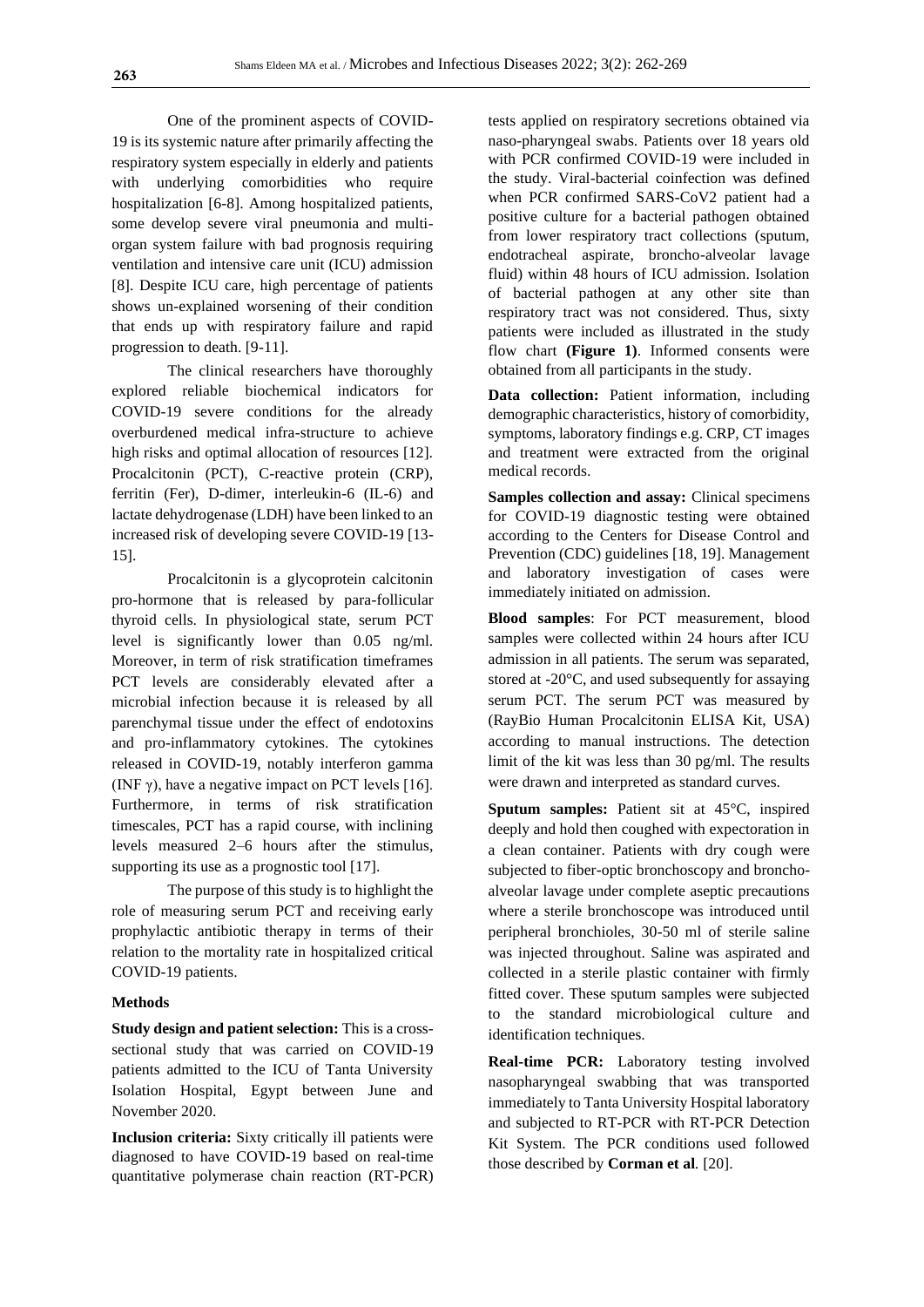**Statistics**: Analysis was performed with T -test and Chi-square test. Statistical Package for Social Sciences (SPSS) version 23 was used for data analysis. Data were expressed in number (No.),

**Figure 1.** The study flow chart.

percentage (%), mean (x), and standard deviation (SD).  $p$ -value  $< 0.05$  was considered statistically significant.



#### **Results**

From June to November 2020, 60 critically ill patients were admitted to the ICU of Tanta University Isolation Hospital with RT-PCR confirmed severe SARS- CoV-2 infection; mortality rate was around 15% (9/60).

### **Demographic and clinical characteristics of the patients**

The distribution of the patients' baseline characteristics according to age is shown in **table (1)** with no statistically significant difference between both groups as regards age.

#### **Microbiological results**

All patients were clinically and radiologically suspected COVID-19 that was confirmed by RT-PCR assay from a positive nasopharyngeal swab. The mean value of PCT was  $1.133 \pm 0.213$  ng/ml (IQR 0.2) in the survived group and  $6.722 \pm 1.564$ 

ng/ ml (IQR 2.5) in the deceased group with statistically significant difference between both groups as regards PCT value while no statistically significant difference was found between both groups as regards another laboratory marker (CRP) as shown in **table (1).**

Fourteen patients (23%) manifested bacterial coinfection upon ICU admission, indicated by the elevated PCT level and positive respiratory cultures of which 11 patients (78%) were not receiving prophylactic antibiotic therapy before admission. Out of these fourteen patients, nine patients (65%) couldn't survive **(deceased group)** with statistically significant difference between both groups as regards mortality rate as shown in **table (2)**. The relation between PCT values and receiving prophylactic antibiotic therapy showed statistically significant difference between both groups as regards PCT values as shown in **table (3).**

|               | <b>Group I</b> (survived)<br>$(n=51)$ | Group II (deceased)<br>$(n=9)$ | т      | <i>p</i> -value |
|---------------|---------------------------------------|--------------------------------|--------|-----------------|
| Age (years)   | $50.25 \pm 15.915$                    | $60.89 \pm 15.831$             | 0.036  | 0.849           |
| $PCT$ (ng/ml) | $1.133 \pm 0.213$                     | $6.722 \pm 1.564$              | 26.240 | $0.0001*$       |
| <b>CRP</b>    | $46.373 \pm 50.4567$                  | $191.111 \pm 53.9732$          | 1.552  | 0.218           |

**Table 1.** Age, procalcitonin, C-reactive protein values in relation to survival rate.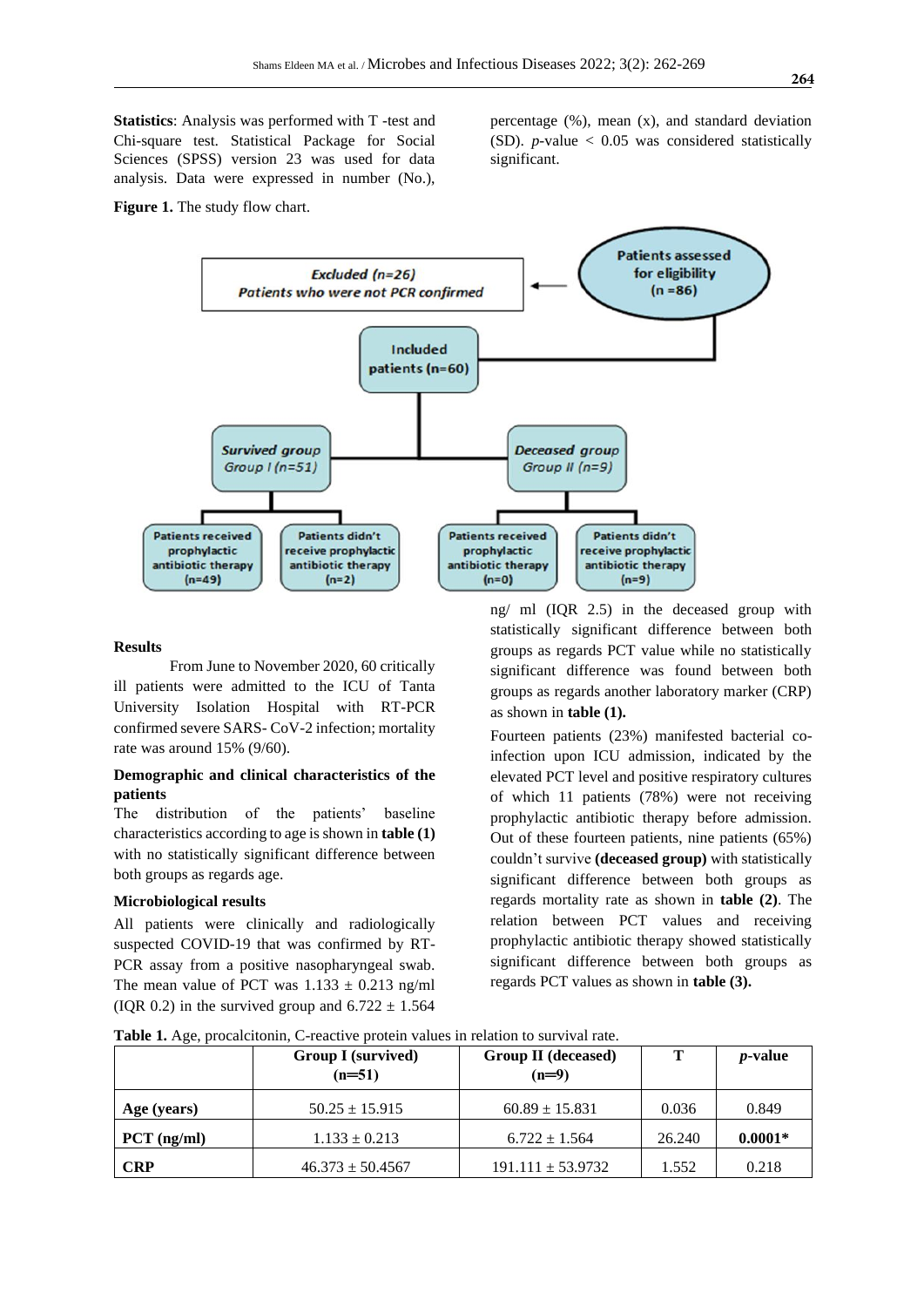|                                       | <b>Antibiotic therapy</b>                                      |               |                                                               |               |              | Chi-square    |             |                |
|---------------------------------------|----------------------------------------------------------------|---------------|---------------------------------------------------------------|---------------|--------------|---------------|-------------|----------------|
| <b>Groups</b>                         | <b>Patients received</b><br>prophylactic antibiotic<br>therapy |               | Patients didn't receive<br>prophylactic antibiotic<br>therapy |               | <b>TOTAL</b> |               | ${\bf X}^2$ | <i>p</i> value |
|                                       | N                                                              | $\frac{6}{6}$ | N                                                             | $\frac{0}{0}$ | N            | $\frac{6}{9}$ |             |                |
| <b>Group I</b> (survived)<br>$(n=51)$ | 49                                                             | 96            | 2                                                             | 4             | 51           | 85            | 47.166      | $0.0008**$     |
| Group (deceased)                      |                                                                |               |                                                               |               | 9            | 15            |             |                |
| $(n=9)$                               | $\Omega$                                                       | $\mathbf{0}$  | 9                                                             | 100           |              |               |             |                |
| <b>TOTAL</b>                          | 49                                                             | 100           | 11                                                            | 100           | 60           | 100           |             |                |

**Table 2.** Prophylactic antibiotic therapy in relation to survival rate.

**Table 3.** Relation between procalcitonin values and prophylactic antibiotic therapy.

|                                                                     | <b>Procalcitonin</b>     | $T - test$ |                 |
|---------------------------------------------------------------------|--------------------------|------------|-----------------|
| Groups                                                              | Mean<br><b>SD</b><br>$+$ | Т          | <i>p</i> -value |
| Patients received prophylactic antibiotic<br>therapy $(n=49)$       | 0.209<br>1.145<br>$^{+}$ | 65.266     | 0.001           |
| Patients didn't receive prophylactic<br>antibiotic therapy $(n=11)$ | 2.757<br>5.655 $\pm$     |            |                 |

### **Discussion**

The reason why certain COVID-19 patients become seriously ill, while others do not, remains an unsolved issue. Many variants like coexisting chronic medical conditions and the use of some immune-modulatory agents in some patients could influence patient's outcome. Therefore, some laboratory markers have been proposed as prognostic indicators and risk stratification markers [21-24].

Identifying whether patients are at danger of serious illness or death can help with decisionmaking, such as determining whether hospitalization, ICU referral, early artificial ventilatory intervention or immune-modulatory agents use are necessary [25]. This is especially important considering the pandemic's rapid progression, which has resulted in rationing of scarce resources such as mechanical ventilators and hospital available places [26].

In order to comprehend the potential of predicting the severity of disease and mortality outcomes, numerous hematological and biochemical (especially inflammatory) markers as

well as symptoms were examined to this goal [6, 27].

Because of the distinct nature of PCT in bacterial versus viral infections, this biomarker may play an important role in COVID-19 prognosis. It is the peptide precursor of the hormone calcitonin is currently used as a marker of sepsis caused by bacterial infection that generally grades well with the degree of sepsis [28]. Its secretion is stimulated by the inflammatory cytokines and endotoxins while inhibited by interferon gamma, indicating specific relevance to bacterial infection [29].

Procalcitonin assays are widely used in clinical environments [30]. Recently, it has emerged as a potentially predictive biomarker in COVID-19 due to its unique properties, consistent kinetics, and the potential correlation of decreased levels with infection resolution [31].

In this study, we observed significant higher PCT values in deceased COVID-19 patients than survived ones. Our results are concomitant with a previous study which indicated that higher PCT value is associated with higher mortality rate in COVID-19 patients in general [31]. Our results are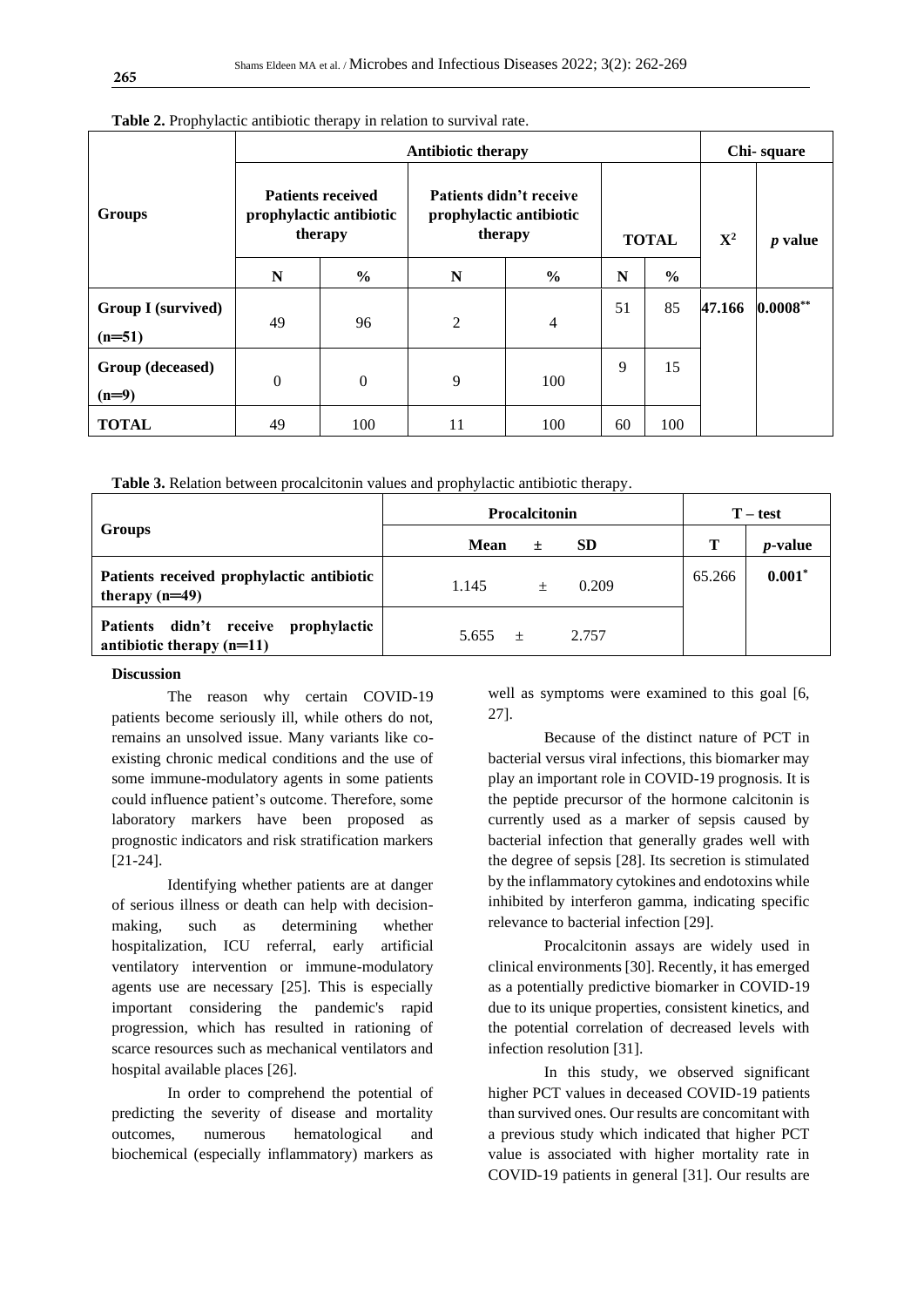also in-line with a more recent study which confirmed that PCT levels are predicted to quintuple in critically ill cases in specific [11,32,33] supporting the concept that any substantial increase in PCT baseline levels signposts the risk of developing severe clinical manifestations [34].

However, whereas PCT is widely recognized and used as a biomarker of bacterial infection [30], there is debate over its effectiveness as a COVID-19 prognostic tool suggesting that early triaged classification of patients and early application of protocol-based treatment results in good outcomes and low case fatality regardless the use of any prognostic markers [35,36].

In our study, fourteen patients (23%) manifested bacterial viral co-infection. Recent studies suggest that bacterial co-infection occurs in 14 and 28 % of critically ill COVID-19 patients [37- 39]. Before this worldwide pandemic, antimicrobial stewardships and guidelines generally discouraged prescription of prophylactic antibiotics in viral infections especially if the patients' PCT values were less than 0.1 ng/ml while its use was highly recommended when PCT values exceeds 0.5 ng/ml [29].

Our results revealed better survival outcomes in COVID-19 patients who were on prophylactic antibiotic therapy (82%) than those who were not (12%) and even better survival rate in patients with bacterial-viral co-infection who were on prophylactic antibiotic therapy (22%) than those who didn't (78%). This comes in agreement with another recent study which suggested that withholding antibiotic use in critical COVID-19 patients when PCT levels were less than 0.1 ng/ml resulted in missing treatment of bacterial coinfection resulting in worse outcome and that the prophylactic administration of antibiotics in COVID-19 patients especially those with PCT more than 0.5 ng/ml resulted in successful management of majority of critical patients [33]. Although there is no role for antibiotics in the treatment of viral infections, the use of empiric antibiotics is now endorsed by the world health organization (WHO) to cover any bacterial super-infections [40].

In conclusion, this study demonstrated that measuring PCT shows statically significant results with COVID-19 patients' outcome more than other commonly used laboratory markers such as CRP. Moreover, early administration of prophylactic antibiotic therapy in COVID-19 patients, especially

critical ones, is crucial even in those with negative PCT values.

Still there were some limitations of this study such as the relatively small sample size and being mono-centric which may limit the generalization of observed data. Larger scale studies, measurement of other significant laboratory markers and more conclusive data are needed to clarify the role of PCT in predicting the occurrence of bacterial co-infection in critically ill COVID -19 patients with subsequently better outcome.

**Conflict of interest:** No conflict of interest.

**Authors' contribution:** All authors contributed equally to this work.

**Financial disclosure:** This study was done as a part of the outbreak investigation conducted at Tanta University Hospitals, Egypt. Patients with laboratory-confirmed SARS-CoV-2 infection, who were admitted to Tanta University Isolation Hospital ICU between June and November, 2020 were included.

#### **References**

- 1-**Chen N, Zhou M, Dong X, Qu J, Gong F, Han Y, et al***.* Epidemiological and clinical characteristics of 99 cases of 2019 novel coronavirus pneumonia in Wuhan, China: a descriptive study. Lancet 2020; 395: 507–513.
- 2-**World Health Organization WHO (a).** Coronavirus disease 2019 (COVID-19) Situation Dashboard. Available at: https://covid19.who.int/ . Accessed April 27, 2020].
- 3-**World Health Organization WHO (b).** Coronavirus disease (COVID-19) outbreak. Available

at[:https://www.who.int/publications/m/item/w](https://www.who.int/publications/m/item/weekly-epidemiological-update-29%20december-2020) [eekly-epidemiological-update-29 december-](https://www.who.int/publications/m/item/weekly-epidemiological-update-29%20december-2020)[2020](https://www.who.int/publications/m/item/weekly-epidemiological-update-29%20december-2020)

- 4-**Ji P, Zhu J, Zhong, Z, Li H, Pang J, Li B, Zhang J.** Association of elevated inflammatory markers and severe COVID-19 A meta-analysis Medicine. 2020; 99:47.
- 5-**Jafri L, Ahmed S, Siddiqui I.** Impact of COVID-19 on laboratory professionals - A descriptive cross sectional survey at a clinical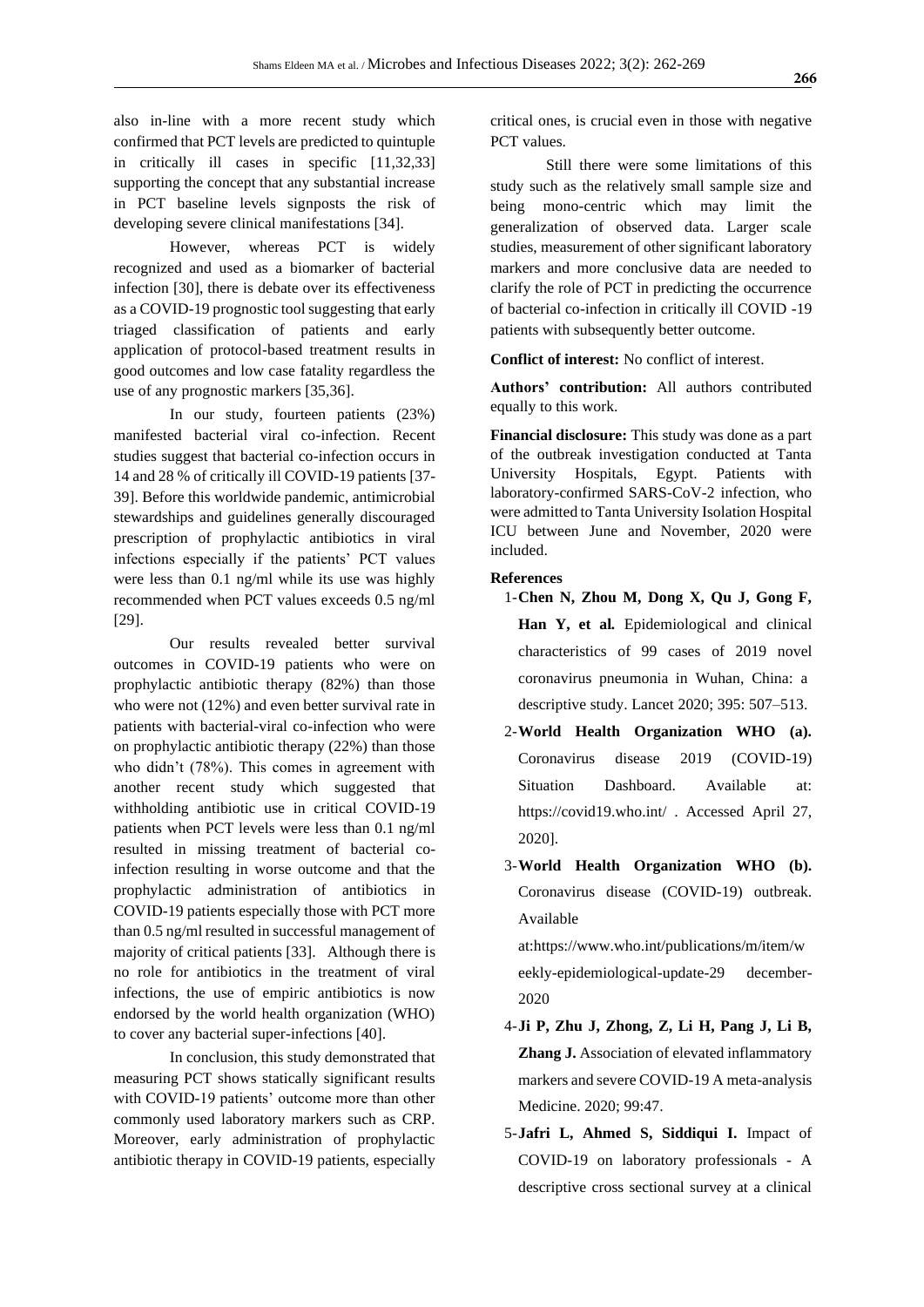chemistry laboratory in a developing country. Annals of Medicine and Surgery 2020; 57:70– 75.

- 6-**Jain V, Yuan JM.** Predictive symptoms and comorbidities for severe COVID-19 and intensive care unit admission: a systematic review and meta-analysis. International Journal of Public Health 2020; 65:533–546.
- 7-**Guan WJ, Liang WH, Zhao Y, Liang HR, Chen ZS, Li YM, et al.** Comorbidity and its impact on 1590 patients with COVID-19 in China: a nationwide analysis. European Respiratory Journal 2020 (a); 55(5):2000547.
- 8-**Guan WJ, Ni ZY, Hu Y, Liang WH, Ou CQ, He JX, et al.** Clinical characteristics of coronavirus disease 2019 in China. New England Journal of Medicine. 2020 (b); 382:1708–1720.
- 9-**Yang X.** Articles clinical course and outcomes of critically ill patients with SARS-CoV-2 pneumonia in Wuhan, China: a single-centered, retrospective, observational study. Lancet 2020; 8:P475–81.
- 10-**Inciardi RM, Lupi L, Zaccone G, Italia L, Raffo M, Tomasoniet D, et al.** Cardiac involvement in a patient with coronavirus disease 2019 (COVID-19). Journal of the American Medical Association, Cardiology 2020; 5:819.
- 11-**Zhou F, Yu T, Du R, Fan G, Liu Y, Liu Z, et al.** Clinical course and risk factors for mortality of adult inpatients with COVID-19 in Wuhan, China: a retrospective cohort study. Lancet 2020; 395:1054–62.
- 12-**Ponti G, Maccaferri M, Ruini C, Tomasi A, Ozben T.** Biomarkers associated with COVID-19 disease progression. Critical Review of Clinical Laboratory Science 2020. 1–11.
- 13-**Cheng K, Wei M, Shen H, Wu C, Chen D, Xiong W, et al.** Clinical characteristics of 463

patients with common and severe type coronavirus disease (In Chinese). Shanghai Medical Journal 2020; 1–15.

- 14-**Gao Y, Li T, Han M, Li X, Wu D, Xu Y, et al**. Diagnostic utility of clinical laboratory data determinations for patients with the severe COVID-19. Journal of Medical Virology 2020.
- 15-**Qin C, Zhou L, Hu Z, Zhang S, Yang S, Tao Y, et al.** Dysregulation of immune response in patients with COVID-19 in Wuhan, China. Clinical Infectious Disease 2020.
- 16-**Akbari H, Tabrizi R, Lankarani KB, Aria H, Vakili S, Asadian F, et al.** The role of cytokine profile and lymphocyte subsets in the severity of coronavirus disease 2019 (COVID-19): a systematic review and meta-analysis. Life sciences 2020; 118167.
- 17-**Ahmed S, Siddiqui I, Jafri L, Hashmi M, Khan AH, Ghani F.** Prospective evaluation of serum procalcitonin in critically ill patients with suspected sepsis - experience from a tertiary care hospital in Pakistan. Annals of Medicine and Surgery 2018; 35:180–184.
- 18-**CDC.** Interim Guidelines for Collecting and Handling of Clinical Specimens for COVID-19 Testing. Available at https://www.cdc.gov/coronavirus/2019 ncov/lab/guidelines-clinical-specimens.html.
- 19-**CDC.** Research Use Only 2019-Novel Coronavirus (2019-nCoV) Real-time RT-PCR Primers and Probes. Available at: [https://www.cdc.gov/coronavirus/2019](https://www.cdc.gov/coronavirus/2019-ncov/lab/rt-pcr-panel-primer-probes.html) [ncov/lab/rt-pcr-panel-primer-probes.html.](https://www.cdc.gov/coronavirus/2019-ncov/lab/rt-pcr-panel-primer-probes.html)
- 20-**Corman VM, Landt O, Kaiser M, Molenkamp R, Meijer A, Chu DK, et al.** Detection of 2019 novel coronavirus (2019 nCoV) by real-time RT-PCR. Eurosurveillance 2020; 25(3):2000045.
- 21-**Huang I, Lim MA and Pranata R.** Diabetes mellitus is associated with increased mortality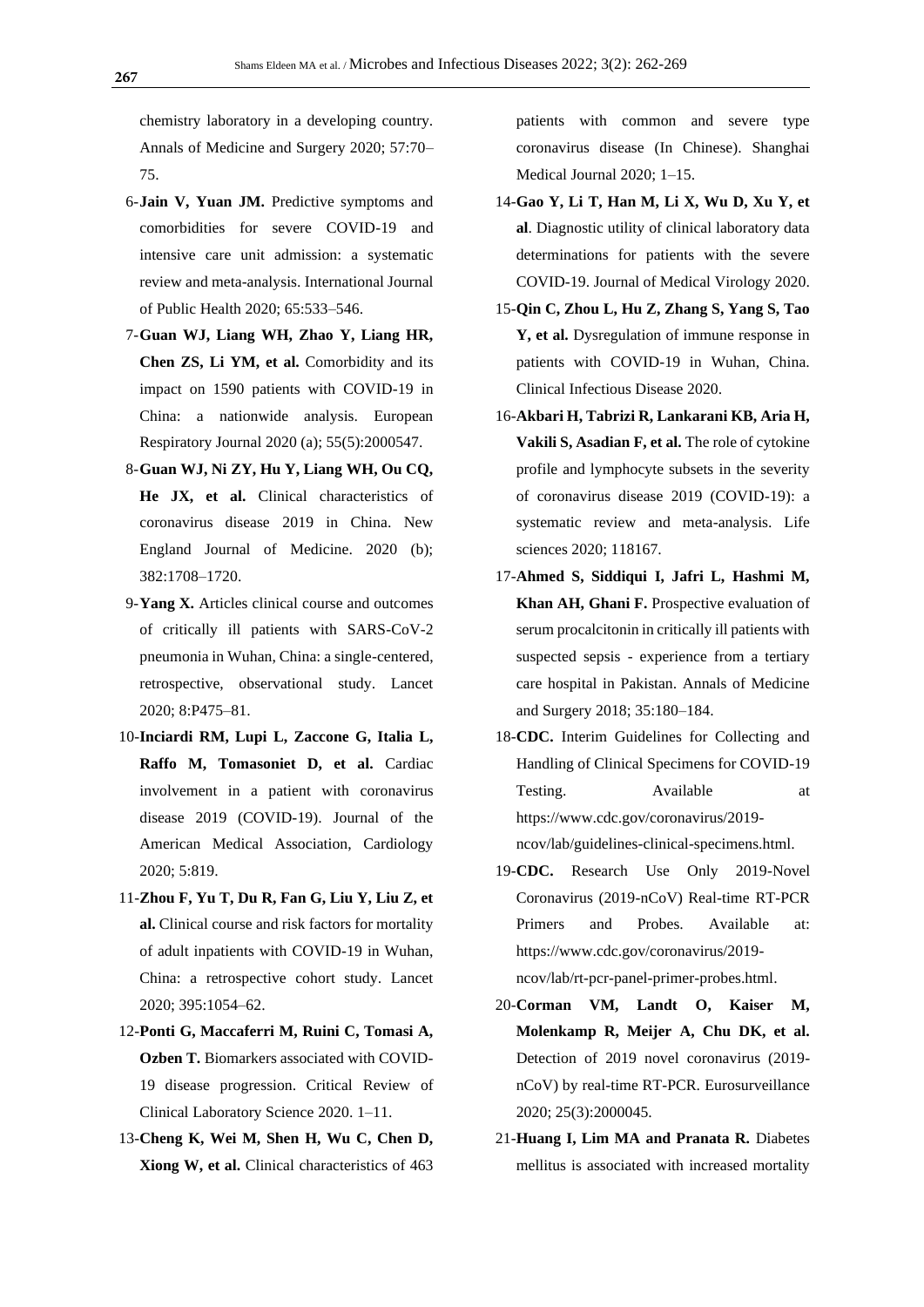and severity of disease in COVID-19 pneumonia-a systematic review, meta-analysis, and meta-regression: diabetes and COVID-19. Diabetes & Metabolic Syndrome: Clinical Research & Reviews 2020; 14: 395–403.

- 22-**Pranata R, Huang I, Lukito AA, Raharjo SB.** Elevated N-terminal pro-brain natriuretic peptide is associated with increased mortality in patients with COVID-19: systematic review and meta-analysis. Postgraduate Medical Journal 2020 (a); 137884.
- 23-**Pranata R, Huang I, Lim MA***,*  **Wahjoepramono EJ, July J***.* Impact of cerebrovascular and cardiovascular diseases on mortality and severity of COVID-19 – systematic review, meta-analysis, and metaregression. Journal of Stroke and Cerebrovascular Diseases 2020 (b); 29: 104949.
- 24-**Huang I, Pranata R.** Lymphopenia in severe coronavirus disease-2019 (COVID-19): systematic review and meta-analysis. Journal of Intensive Care 2020; 8:36.
- 25-**Wynants L, Van Calster B, Collins GS, Riley RD, Heinze G, Schuit E, et al.** Prediction models for diagnosis and prognosis of covid-19 infection: systematic review and critical appraisal. British Medical Journal 2020; 369:m1328.
- 26-**Truog RD, Mitchell C, Daley GQ.** The Toughest triage – allocating ventilators in a pandemic. New England Journal of Medicine 2020; 382:1973–5.
- 27-**Shang W, Dong J, Ren Y, Tian M, Li W, Hu J. et al.** The value of clinical parameters in predicting the severity of COVID-19. Journal of Medical Virology 2020.
- 28-**Meisner M, Tschaikowsky K, Palmaers T, Schmidt J.** Comparison of procalcitonin (PCT) and C-reactive protein (CRP) plasma

concentrations at different SOFA scores during the course of sepsis and MODS. Critical Care 1999; 3 (1): 45–50.

- 29-**Albrich WC, Harbarth S.** Pros and cons of using biomarkers versus clinical decisions in start and stop decisions for antibiotics in the critical care setting. Intensive Care Medicine. Springer Berlin Heidelberg; 2015; 41:1739–51.
- 30-**Yealy DM, Fine MJ.** Measurement of serum procalcitonin: a step closer to tailored care for respiratory infections?. Journal of the American Medical Association 2009; 302 (10): 1115–6.
- 31-**Lippi G, Plebani M.** Laboratory abnormalities in patients with COVID-2019 infection. Clinical Chemistry and Laboratory Medicine. 2020; 58(7):1131.
- 32-**Del Valle DM, Kim-Schulze S, Huang HH, Beckmann ND, Nirenberg S, Wang B, et al.** An inflammatory cytokine signature predicts COVID-19 severity and survival. Nature Medicine. Springer US 2020; 26:1636–43.
- 33-**Vanhomwegen C, Veliziotis I, Malinverni S, Konopnicki D, Dechamps P, Claus M, et al.**  Procalcitonin accurately predicts mortality but not bacterial infection in COVID-19 patients admitted to intensive care unit. Irish Journal of Medical Science; 2021; (1971): 1-4.
- 34-**Liu F, Li L, Xu M, Wu J, Luo D, Zhu Y, et al.** Prognostic value of interleukin-6, C-reactive protein, and procalcitonin in patients with COVID-19. Journal of Clinical Virology 2020; 1(127):104370.
- 35-**Langford BJ, So M, Raybardhan S, Leung V, Westwood D, MacFadden DR, et al.** Bacterial coinfection and secondary infection in patients with COVID-19: a living rapid review and meta-analysis. Clinical Microbiological Infections. Elsevier BV 2020; 26:1622–29.
- 36-**Bhandari S, Bhargava A, Sharma S, Keshwani P, Sharma R, Banerjee S**. Clinical